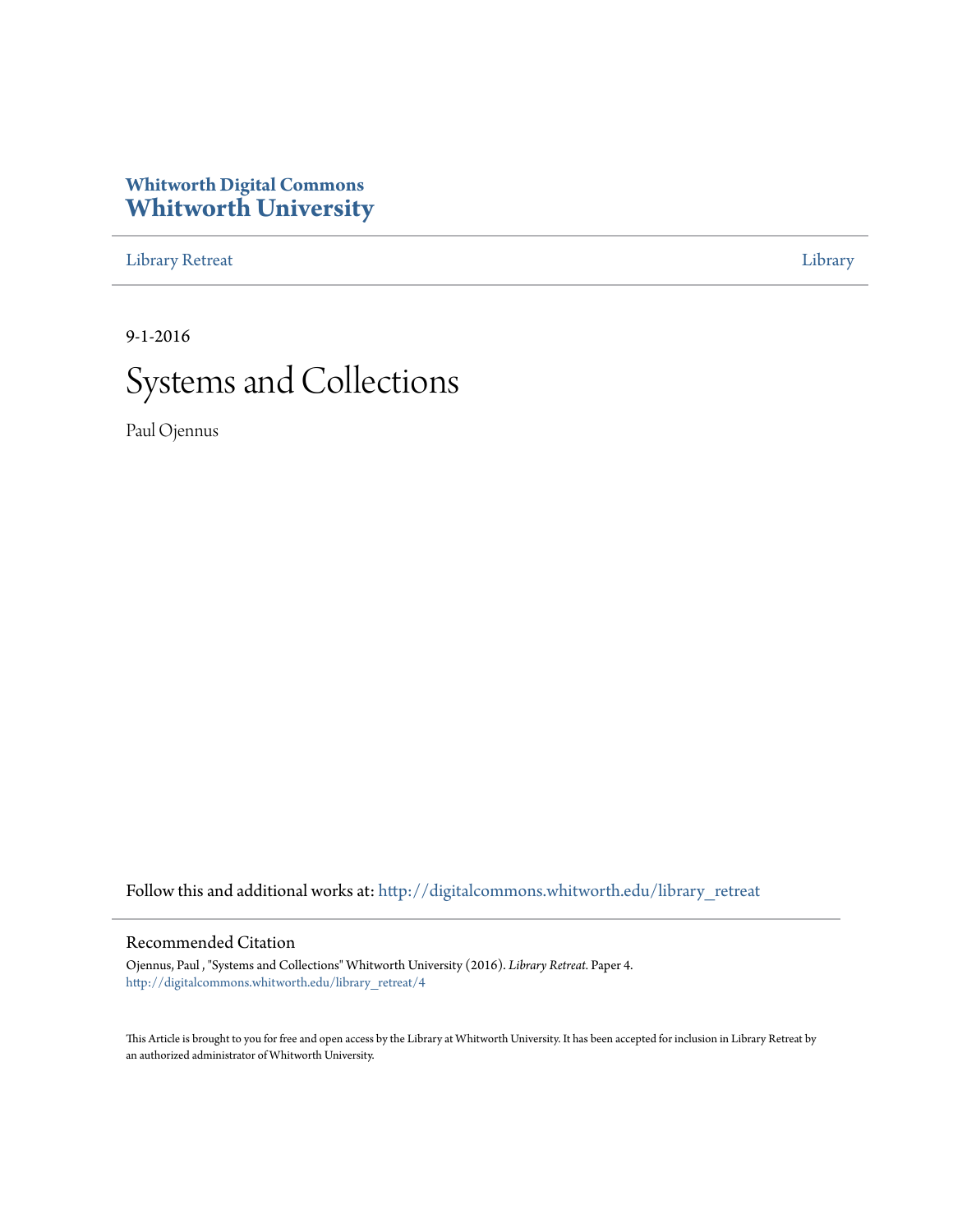## Systems & Collections

2016 Annual Retreat Whitworth Library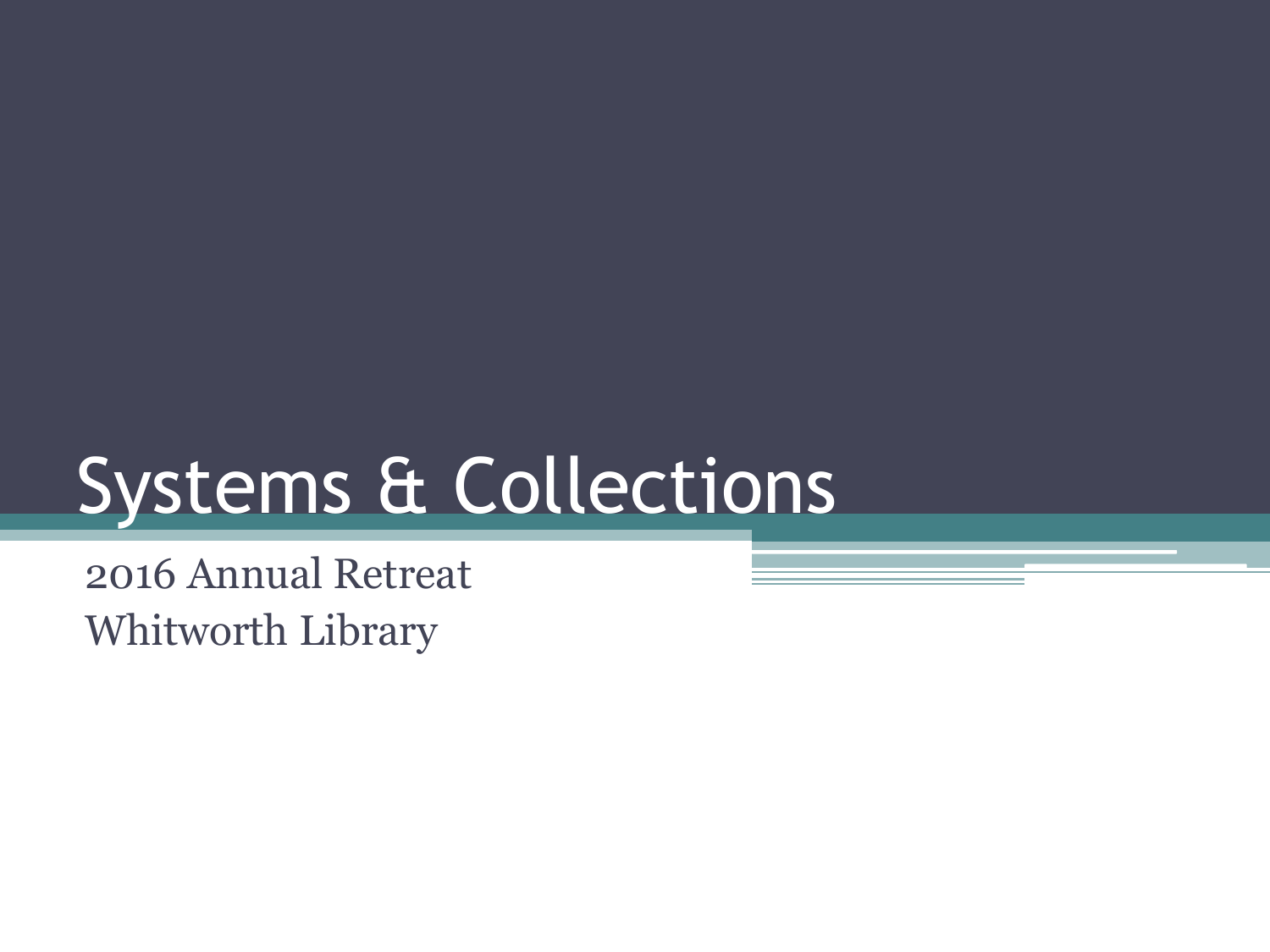### Primo

#### • What's new

- Primo now delivers Alliance and Summit content
- Alliance ebooks
	- Included in the "Whitworth" scope (and everywhere else)
	- Ebrary collection virtually the same as before
	- DDA titles
	- Evidence-based titles (Wiley)
- Course reserves tab (note search by instructor and class)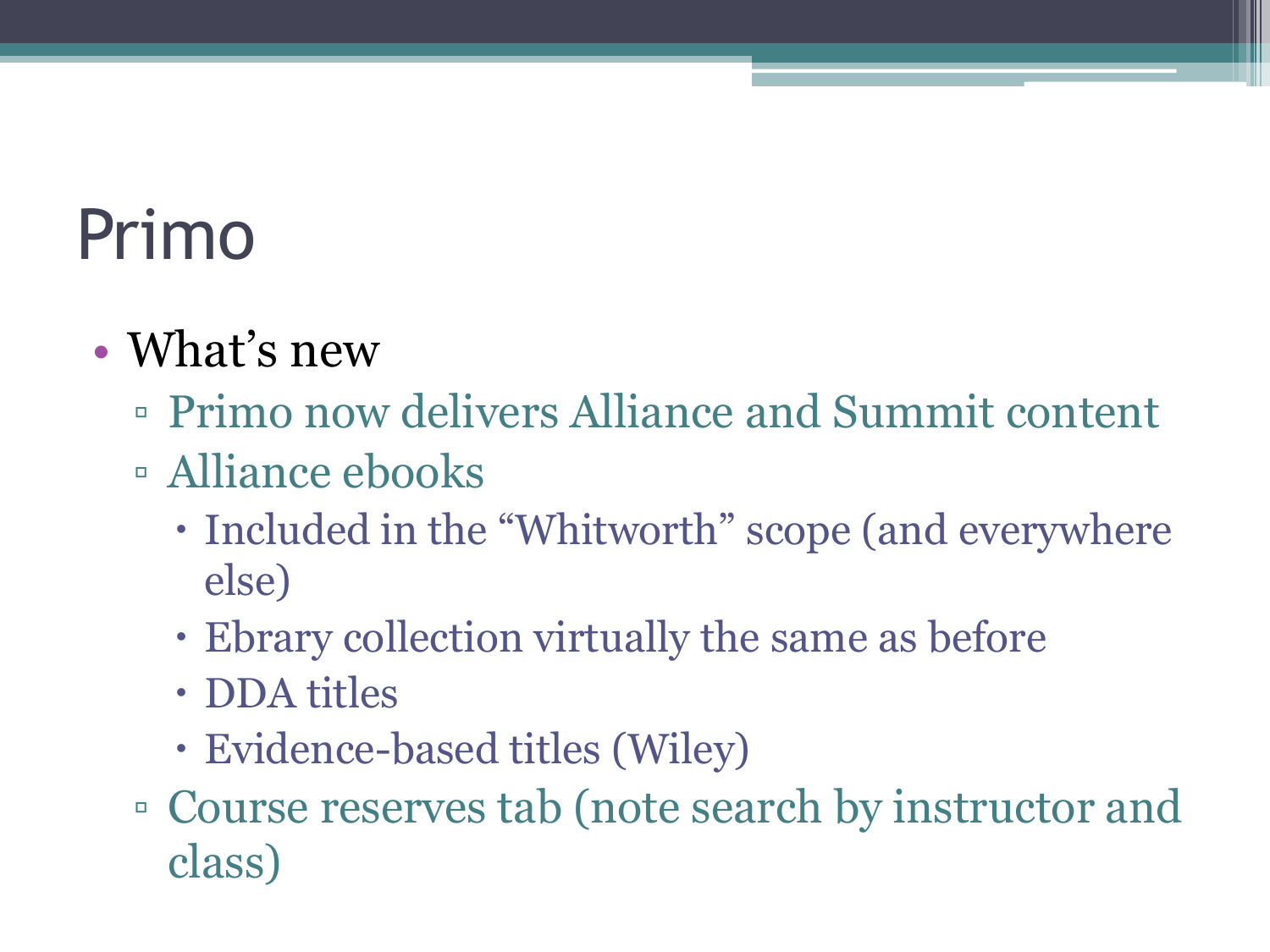### Primo

#### • Customization

- Customizations from discussion last spring
	- Primo branding removed, always "Whitworth Library Search" or "Library Search"
	- No scrolling on landing page
	- Search Whitworth scope by default
		- Please monitor how this works for our patrons; other Alliance libraries have suggested including Summit materials here
	- Labels and tooltips
	- Hours cleaned up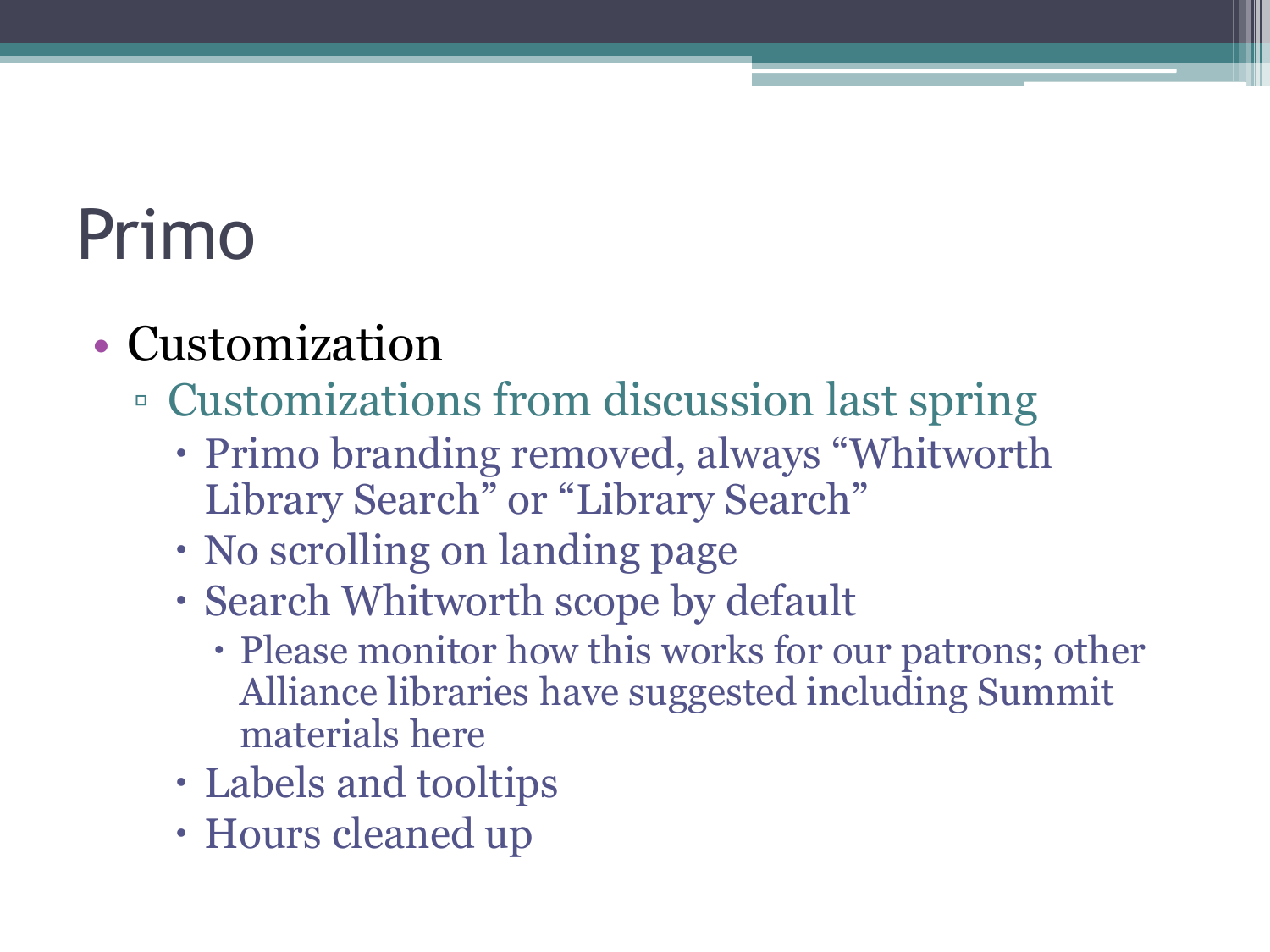### Primo

- Additional customizations
	- Whitworth favicon added, page titles to "Whitworth Library Search"
	- "Buttonized" Sign-in link in Get It tab ▫ Customized services page formatting
- If anything doesn't work or patrons tell you it's confusing, let me know
- Print journals not included in "Journals by Title"
- Dodginess of link resolver, esp. when it does not find a record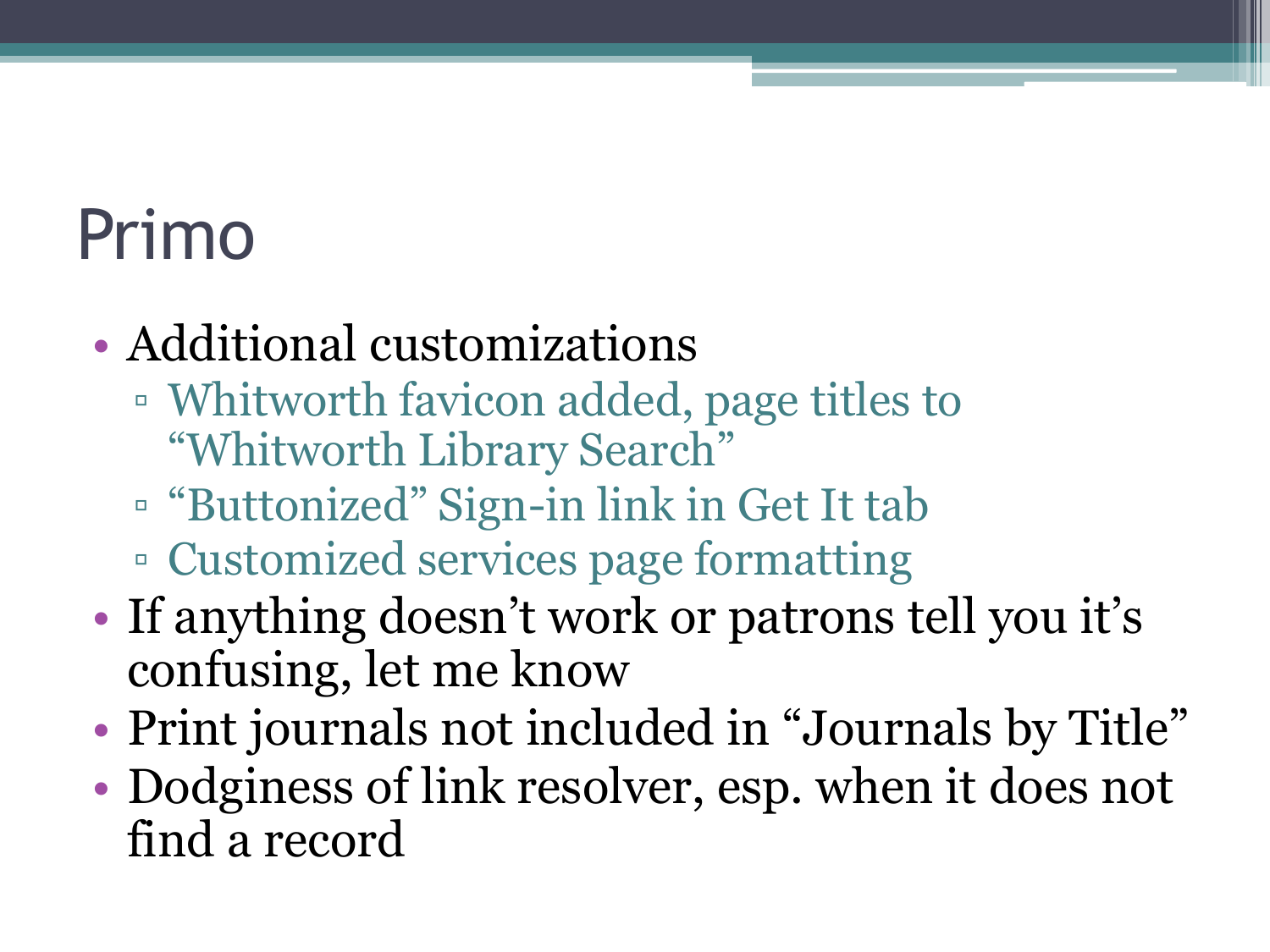#### Alma

- Went live  $6/28$
- Sign on with Whitworth single sign-on as of 8/15
- Acquisitions
	- Continue work on integrating database management in Alma
	- Serials require further cleanup
- Collection management
	- Work orders: if something is NOS, Primo should provide a brief note, but you can find details in Alma [https://na01.alma.exlibrisgroup.com/mng/login?insti](https://na01.alma.exlibrisgroup.com/mng/login?institute=01ALLIANCE_WW&auth=SAML) tute=01ALLIANCE\_WW&auth=SAML
	- Continue work on cleanup of ebook records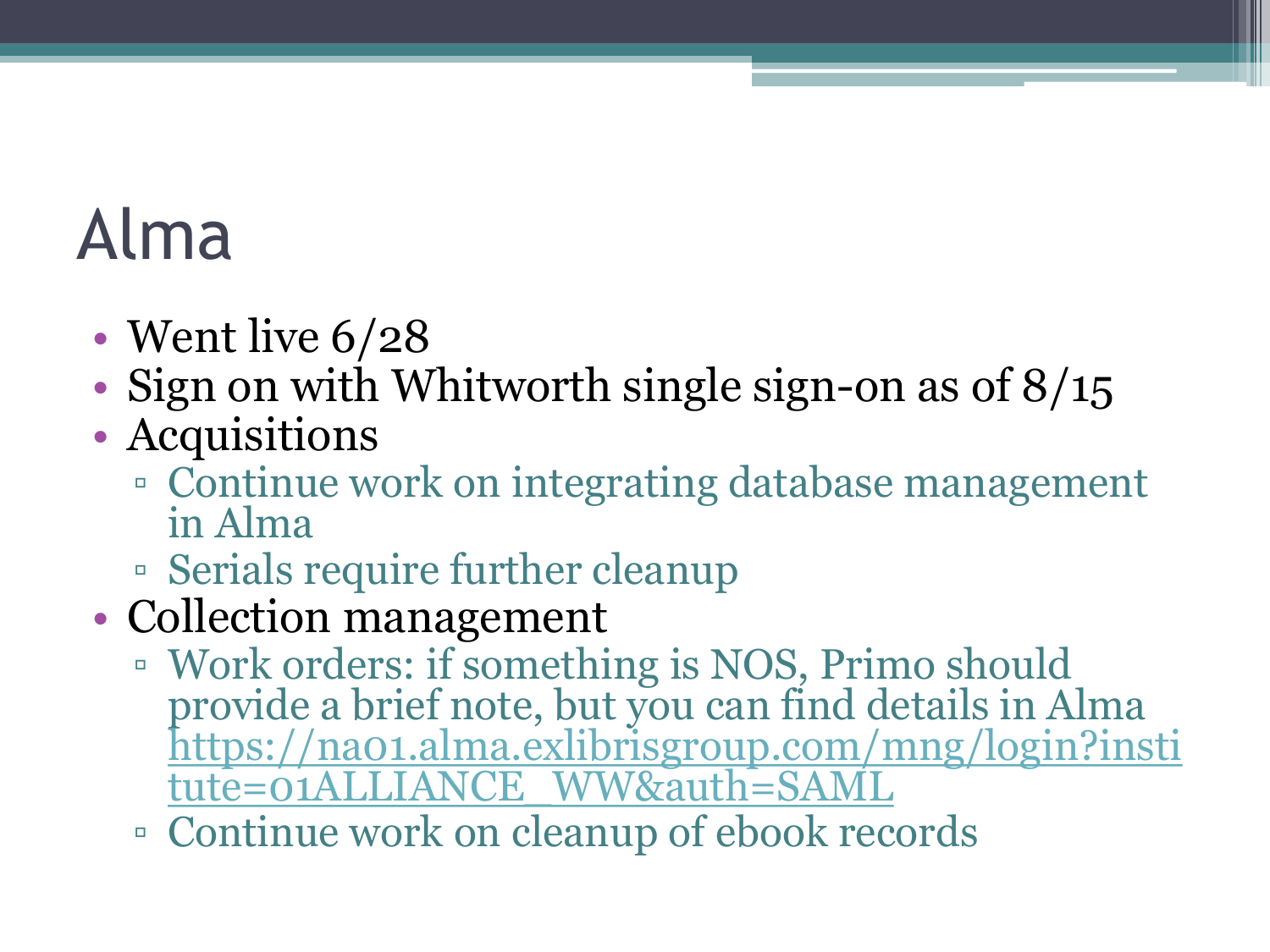#### Alma

#### • Fulfillment

- Faculty/staff records now loaded from SIS
- All Whitworth user records updated daily
- Summit lending/borrowing operational
- Course reserves discoverable through Primo
- Walk-in borrowing with Gonzaga on hold (ExLibris says it can't/won't do this)
- Student workers
	- W/SAML authentication, no problem to add Alma roles for student workers, just let me know what you need
- Alma continues to have monthly updates, so watch for news on those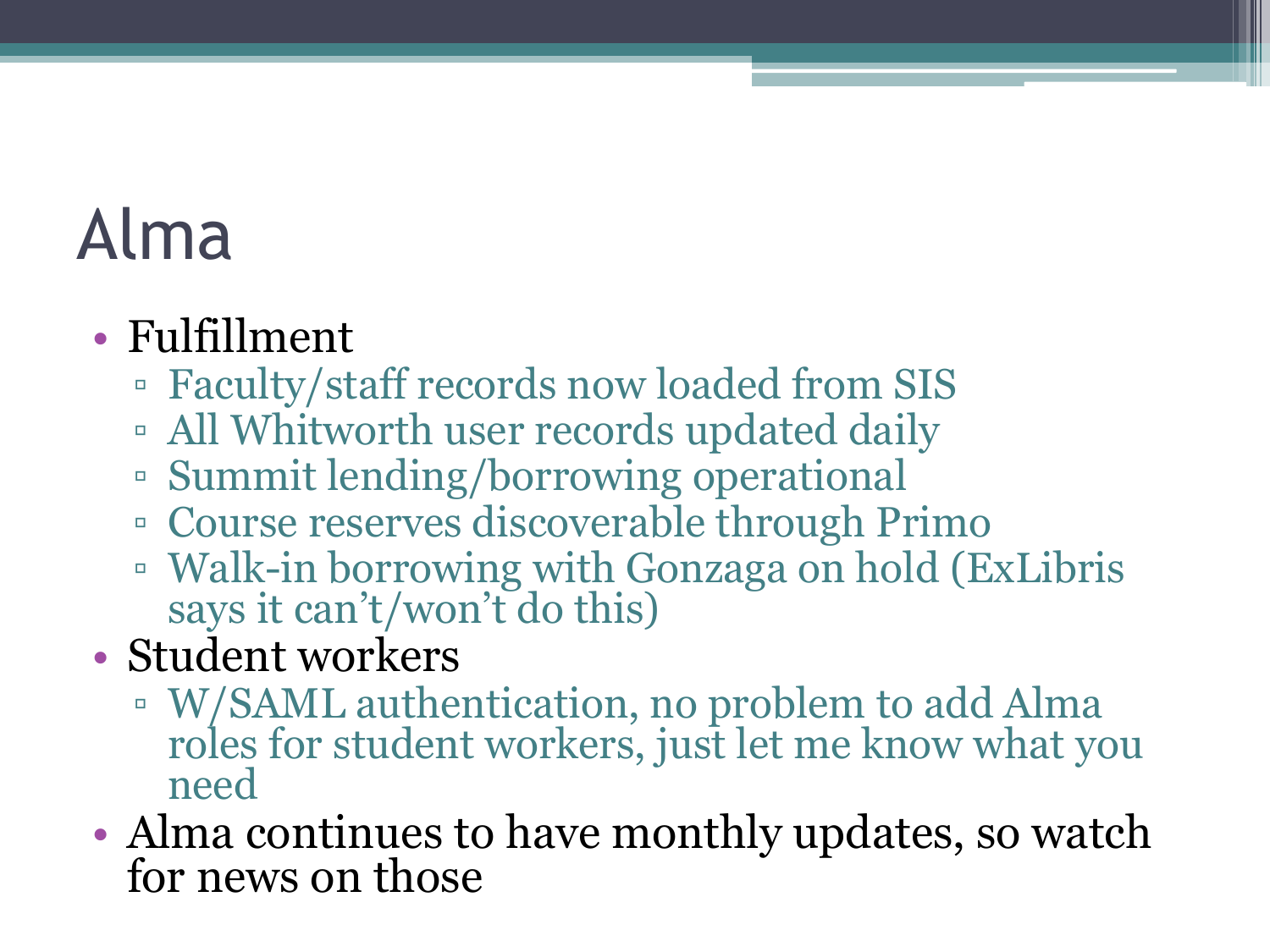### Analytics

- Takes the place of Access Reports in Voyager
	- Still in process of reproducing our Voyager reports
	- Analytics is available to everyone
	- Not *everything* is possible in Analytics
		- Granularity is limited (e.g., we couldn't query items with work orders where work order type = preservation and work order status = water damage)
		- Not all fields can be linked (e.g., item-level data is not available for a query on course reserves)
	- Alliance will be hosting 2 Analytics Hackfests this fall at EWU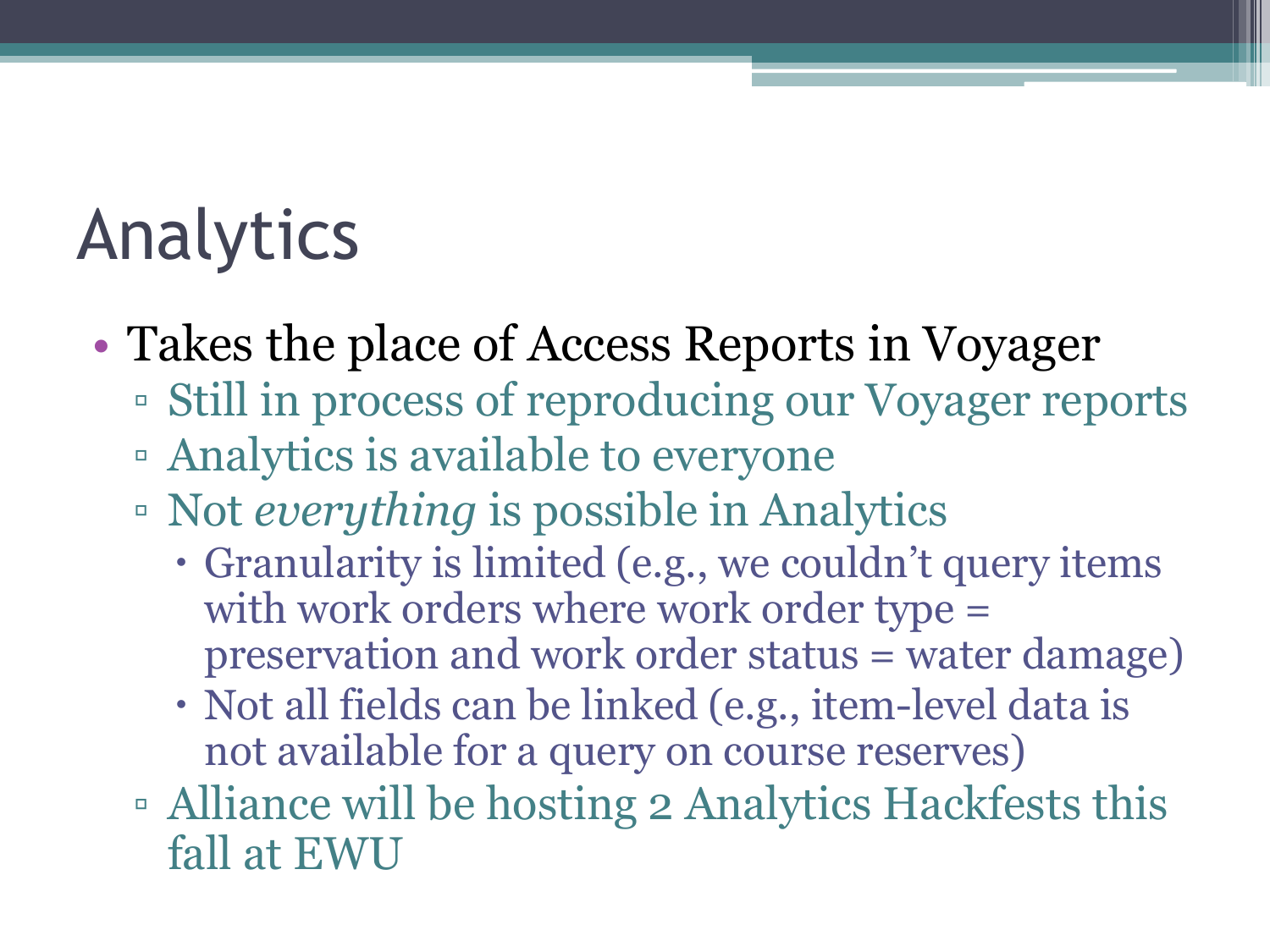# Primo Moving Forward

- The new Primo interface will be available from November
	- Our goal will be to implement by Summer 2017, have ready to replace current interface Fall 2017
	- Can view at: https://alliance[primo.hosted.exlibrisgroup.com/primo](https://alliance-primo.hosted.exlibrisgroup.com/primo-explore/search?vid=WW)explore/search?vid=WW
- Continue to refine current UI in the meantime
	- Esp. mobile version
	- Note refinements available at <https://www.orbiscascade.org/primo-toolkit/>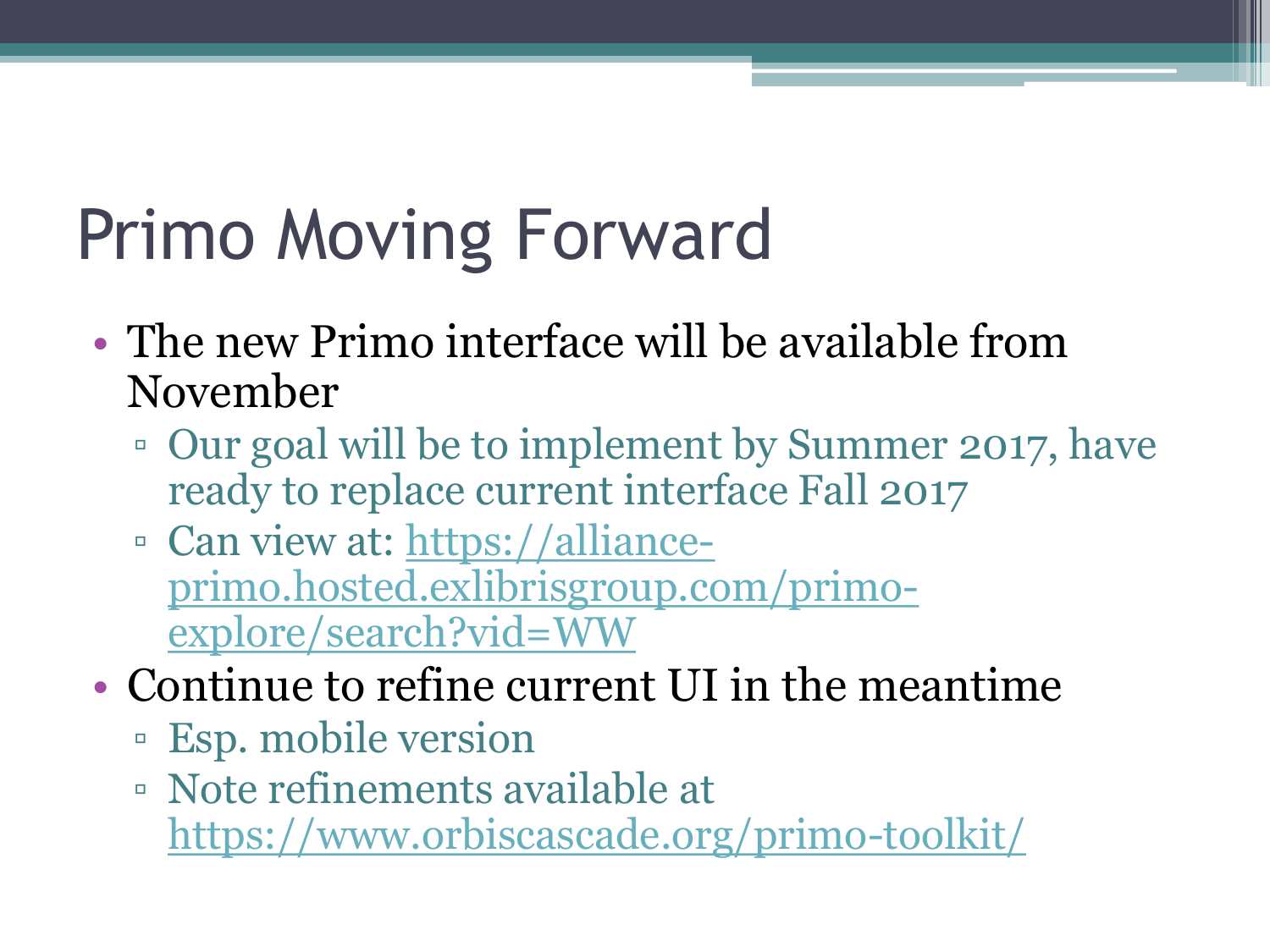## Alma Moving Forward

- Change in goal:
	- In implementation our goal was usually "How can we make this work (at all)?"
	- Going forward we want to think "If I could make Alma do anything I wanted, how would I make it work to best fulfill the library's mission?"
		- Is there some repetitive task that we ought to be able to automate?
		- Is there something we're doing now that's standing in the way of providing the services we want to provide?
- Note opportunities to ask for things from Ex Libris:
	- Through ELUNA voting in the spring (NERS)
	- Ex Libris Idea Exchange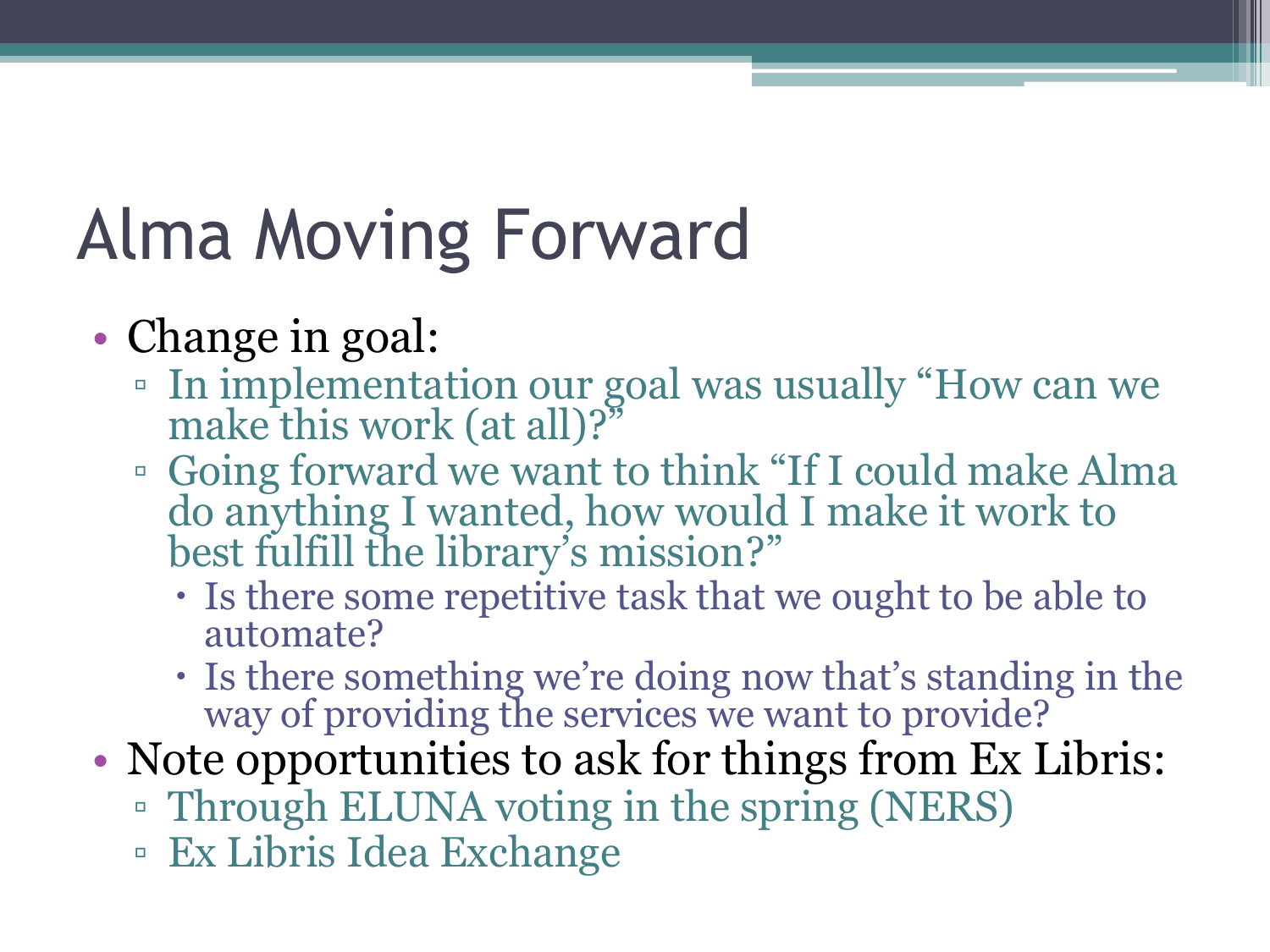## Analytics Moving Forward

- In Voyager, librarians did not have access to Access, everyone has access to Analytics
	- But feel free to ask me to set up what you need also
- How can I use this to work better?
	- Usage analysis for selection and deselection
	- Coverage analysis for selection
	- User analysis as a talking point with liaisons
	- Instant access to budgets and expenditures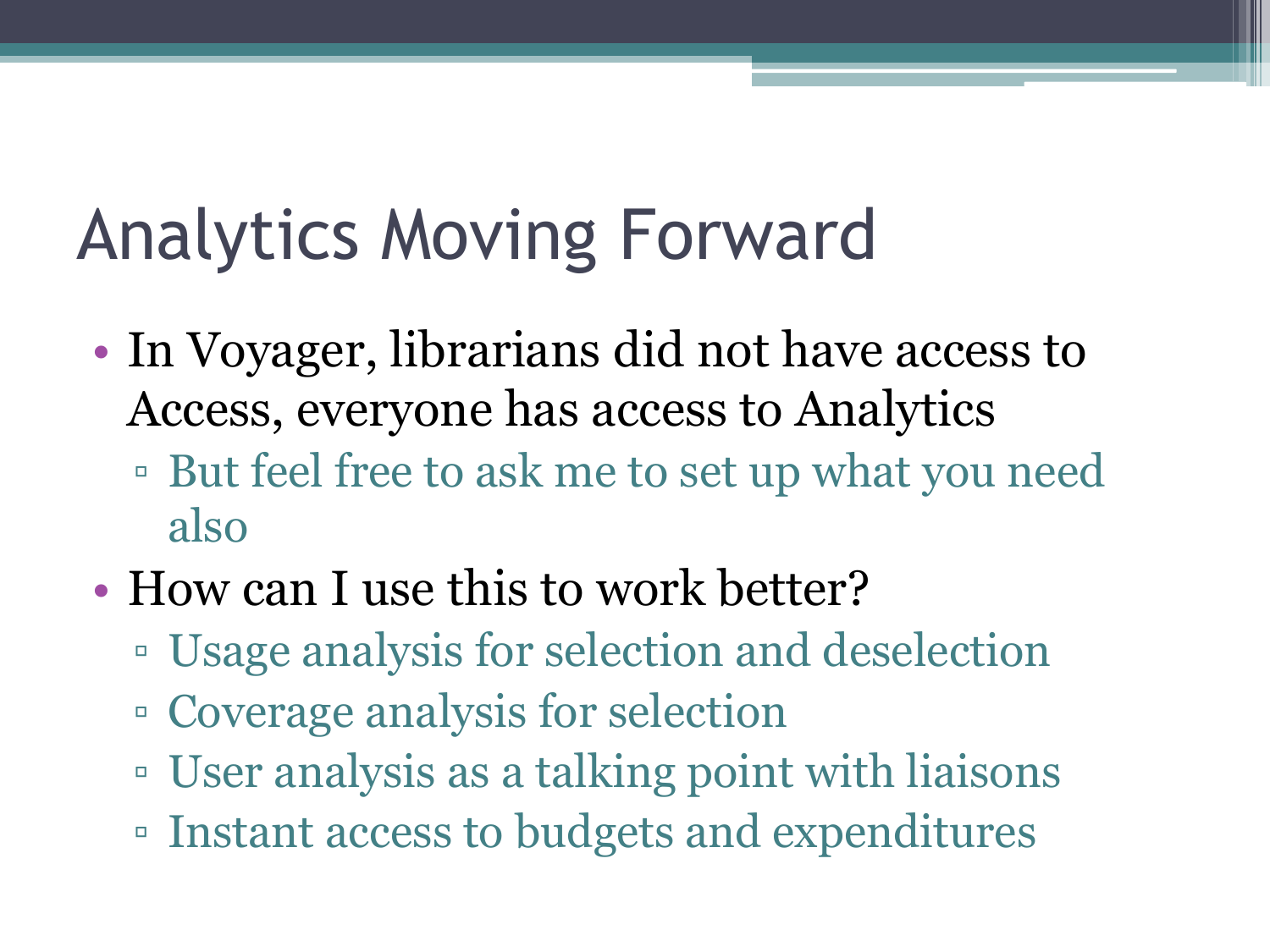#### APIs

- Most data on Alma is query-able through APIs
	- Journals list integrating print and electronic journals
	- New books list
- These are perhaps more of a long-term project?
	- Would require access to a server, even if front end is finally parked on LibGuides